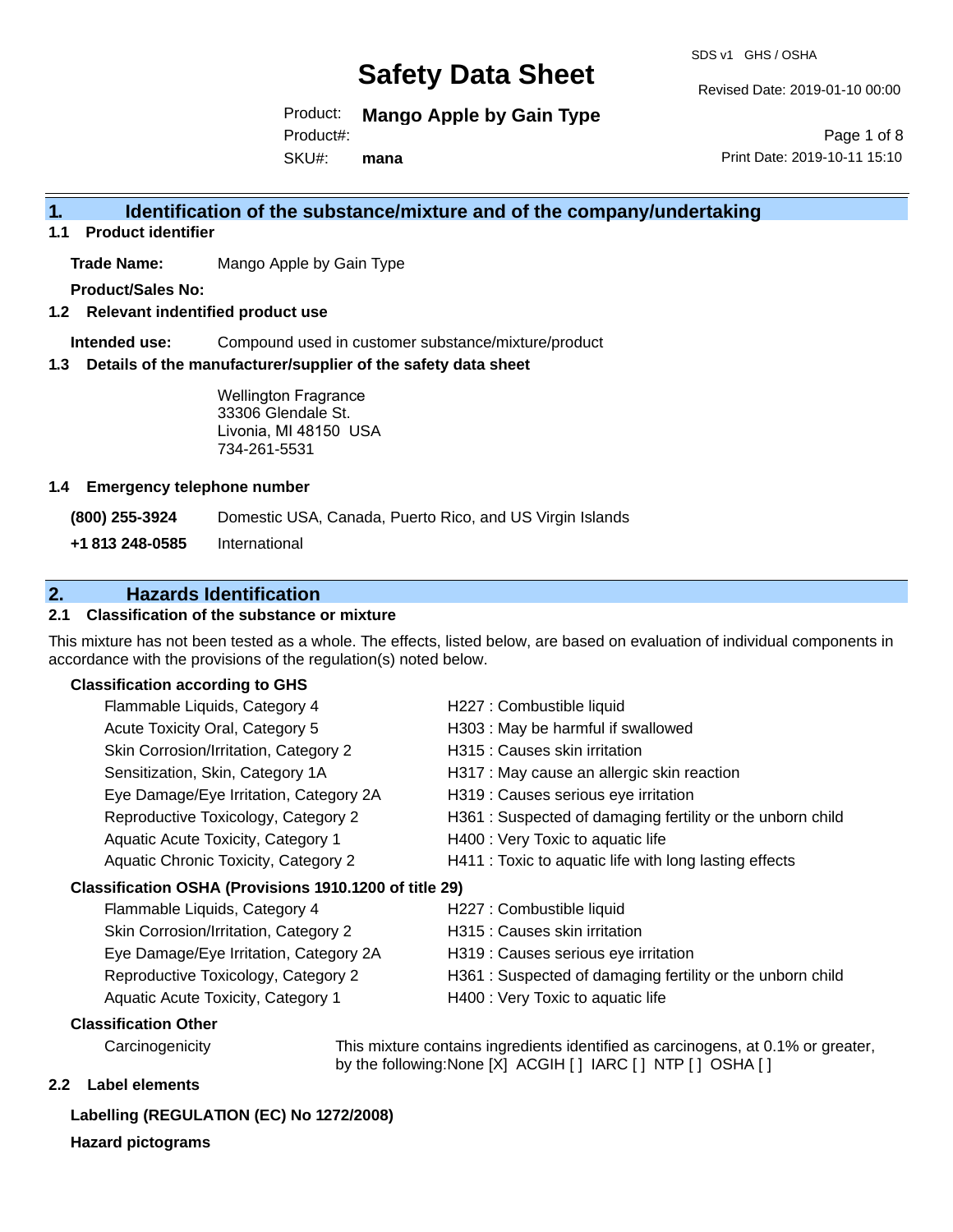#### SDS v1 GHS / OSHA

## **Safety Data Sheet**

Product: **Mango Apple by Gain Type**

```
Product#:
```
SKU#: **mana**

**Signal Word: Warning**



### **Hazard statments** H227 Combustible liquid H303 May be harmful if swallowed H315 Causes skin irritation H317 May cause an allergic skin reaction H319 Causes serious eye irritation H361 Suspected of damaging fertility or the unborn child H400 Very Toxic to aquatic life H411 Toxic to aquatic life with long lasting effects

#### **Precautionary Statements**

#### **Prevention:**

| FIEVENUOH.           |                                                                                                                                       |
|----------------------|---------------------------------------------------------------------------------------------------------------------------------------|
| P <sub>201</sub>     | Obtain special instructions before use                                                                                                |
| P <sub>202</sub>     | Do not handle until all safety precautions have been read and understood                                                              |
| P <sub>235</sub>     | Keep cool                                                                                                                             |
| P <sub>264</sub>     | Wash hands thoroughly after handling                                                                                                  |
| P <sub>272</sub>     | Contaminated work clothing should not be allowed out of the workplace                                                                 |
| P273                 | Avoid release to the environment                                                                                                      |
| P <sub>281</sub>     | Use personal protective equipment as required                                                                                         |
| Response:            |                                                                                                                                       |
| $P302 + P352$        | IF ON SKIN: Wash with soap and water                                                                                                  |
| $P305 + P351 + P338$ | IF IN EYES: Rinse cautiously with water for several minutes Remove contact lenses if<br>present and easy to do. continue rinsing      |
| $P308 + P313$        | IF exposed or concerned: Get medical advice/attention                                                                                 |
| P312                 | Call a POISON CENTER or doctor/physician if you feel unwell                                                                           |
| $P333 + P313$        | If skin irritation or a rash occurs: Get medical advice/attention                                                                     |
| $P337 + P313$        | If eye irritation persists: Get medical advice/attention                                                                              |
| P362                 | Take off contaminated clothing and wash before reuse                                                                                  |
| P363                 | Wash contaminated clothing before reuse                                                                                               |
| P370 + P378          | In case of fire: Use Carbon dioxide (CO2), Dry chemical, or Foam for extinction. Do not use<br>a direct water jet on burning material |
| P391                 | <b>Collect Spillage</b>                                                                                                               |
| Athar Hamarda        |                                                                                                                                       |

#### **2.3 Other Hazards**

#### **no data available**

### **3. Composition/Information on Ingredients**

#### **3.1 Mixtures**

This product is a complex mixture of ingredients, which contains among others the following substance(s), presenting a health or environmental hazard within the meaning of the UN Globally Harmonized System of Classification and Labeling of Chemicals (GHS):

Revised Date: 2019-01-10 00:00

Page 2 of 8 Print Date: 2019-10-11 15:10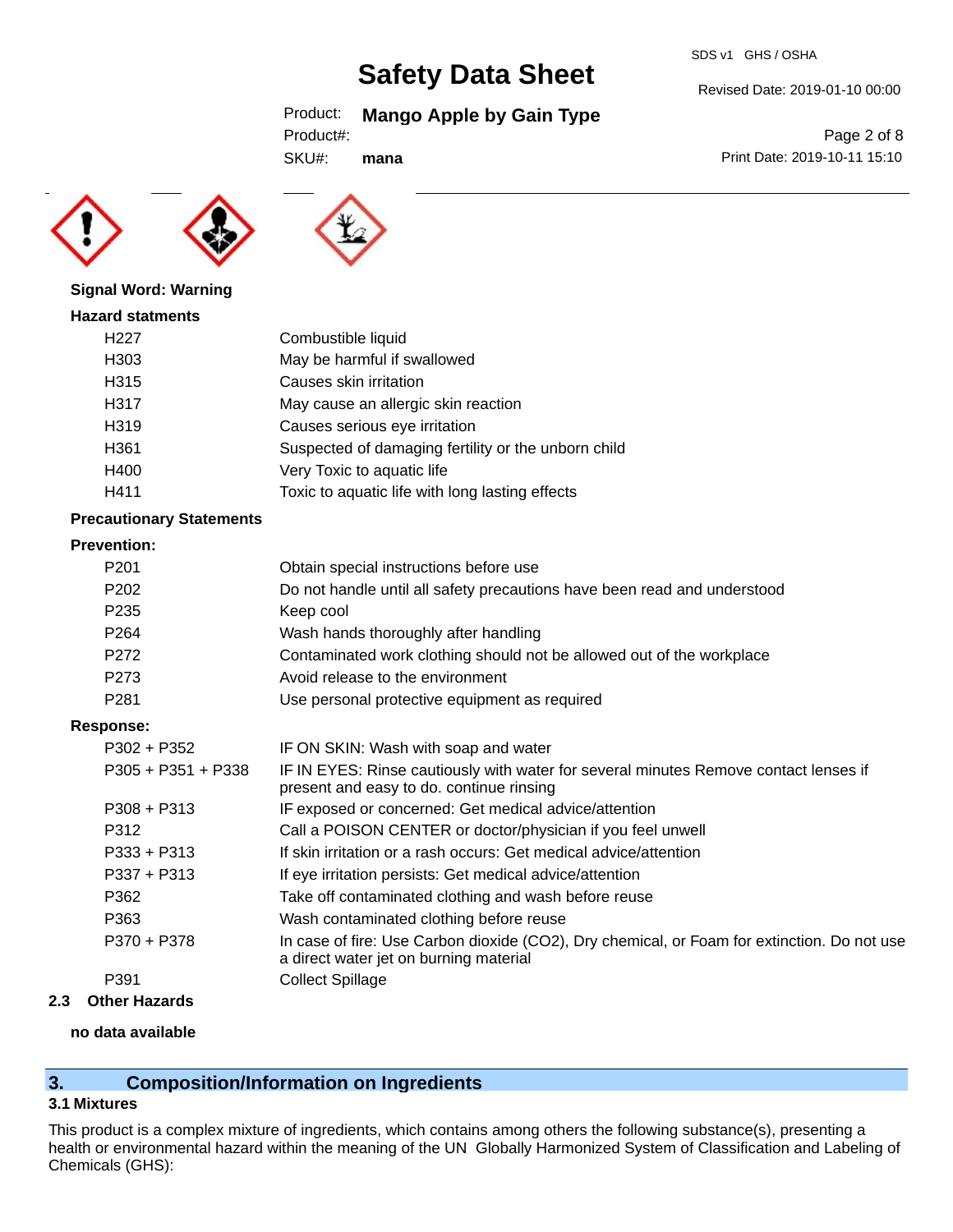SDS v1 GHS / OSHA

Revised Date: 2019-01-10 00:00

## Product: **Mango Apple by Gain Type**

Product#:

SKU#: **mana**

Page 3 of 8 Print Date: 2019-10-11 15:10

| CAS#<br>Ingredient                                                          | EC#                                | Conc.<br>Range                                           | <b>GHS Classification</b>           |  |
|-----------------------------------------------------------------------------|------------------------------------|----------------------------------------------------------|-------------------------------------|--|
| 120-51-4                                                                    | 204-402-9                          | $30 - 40%$                                               | H302; H313; H400; H411              |  |
| <b>Benzyl Benzoate</b>                                                      |                                    |                                                          |                                     |  |
| 140-11-4                                                                    | 205-399-7                          | 10 - 20 %                                                | H303; H401; H412                    |  |
| Benzyl acetate                                                              |                                    |                                                          |                                     |  |
| 54830-99-8                                                                  | 259-367-2                          | 10 - 20 %                                                | H303; H316; H402                    |  |
|                                                                             | Acetoxydihydrodicyclopentadiene    |                                                          |                                     |  |
| $88 - 41 - 5$                                                               | 201-828-7                          | $5 - 10%$                                                | H227; H303; H316; H401; H411        |  |
|                                                                             | 2-t-Butylcyclohexyl acetate        |                                                          |                                     |  |
| 18479-58-8                                                                  | 242-362-4                          | $5 - 10%$                                                | H227; H303; H315; H319; H402        |  |
|                                                                             | 2,6-dimethyloct-7-en-2-ol          |                                                          |                                     |  |
| $80 - 54 - 6$                                                               | 201-289-8                          | $2 - 5%$                                                 | H227; H302; H315; H317; H361; H401; |  |
|                                                                             | <b>Butylphenyl Methylpropional</b> |                                                          | H412                                |  |
| 2050-08-0                                                                   | 218-080-2                          | $2 - 5%$                                                 | H302; H400; H410                    |  |
| Amyl salicylate                                                             |                                    |                                                          |                                     |  |
| 93-92-5                                                                     | 202-288-5                          | $2 - 5%$                                                 | H227; H402                          |  |
| methylbenzyl acetate                                                        |                                    |                                                          |                                     |  |
| 142-92-7                                                                    | 205-572-7                          | $1 - 2%$                                                 | H226; H316; H401; H411              |  |
| Hexyl acetate                                                               |                                    |                                                          |                                     |  |
| 706-14-9                                                                    | 211-892-8                          | $1 - 2%$                                                 | H316                                |  |
| gamma-Decalactone                                                           |                                    |                                                          |                                     |  |
| $60 - 12 - 8$                                                               | 200-456-2                          | $1 - 2%$                                                 | H302; H313; H316; H319              |  |
| phenethyl alcohol                                                           |                                    |                                                          |                                     |  |
| 18127-01-0                                                                  | 242-016-2                          | $0.1 - 1.0 %$                                            | H227; H303; H315; H317; H361; H373; |  |
| H401; H412<br>p-tert-Butyldihydrocinnamaldehyde                             |                                    |                                                          |                                     |  |
| 57378-68-4                                                                  | 260-709-8                          | $0.1 - 1.0 %$                                            | H302; H315; H317; H318; H400; H410  |  |
| delta-1-(2,6,6-Trimethyl-3-cyclohexen-1-yl)-2-buten-1-one (delta-Damascone) |                                    |                                                          |                                     |  |
|                                                                             |                                    | See Section 16 for full text of GHS classification codes |                                     |  |

See Section 16 for full text of GHS classification codes which where not shown in section 2

Total Hydrocarbon Content  $(\% w/w) = 0.00$ 

| 4.<br><b>First Aid Measures</b>                                 |                                                                                                               |
|-----------------------------------------------------------------|---------------------------------------------------------------------------------------------------------------|
| <b>Description of first aid measures</b><br>4.1                 |                                                                                                               |
| Inhalation:                                                     | Remove from exposure site to fresh air and keep at rest.<br>Obtain medical advice.                            |
| Eye Exposure:                                                   | Flush immediately with water for at least 15 minutes.<br>Contact physician if symptoms persist.               |
| <b>Skin Exposure:</b>                                           | Remove contaminated clothes. Wash thoroughly with water (and soap).<br>Contact physician if symptoms persist. |
| Ingestion:                                                      | Rinse mouth with water and obtain medical advice.                                                             |
| A 2. Most impartant cumptame and effects hath squte and delayed |                                                                                                               |

**4.2 Most important symptoms and effects, both acute and delayed**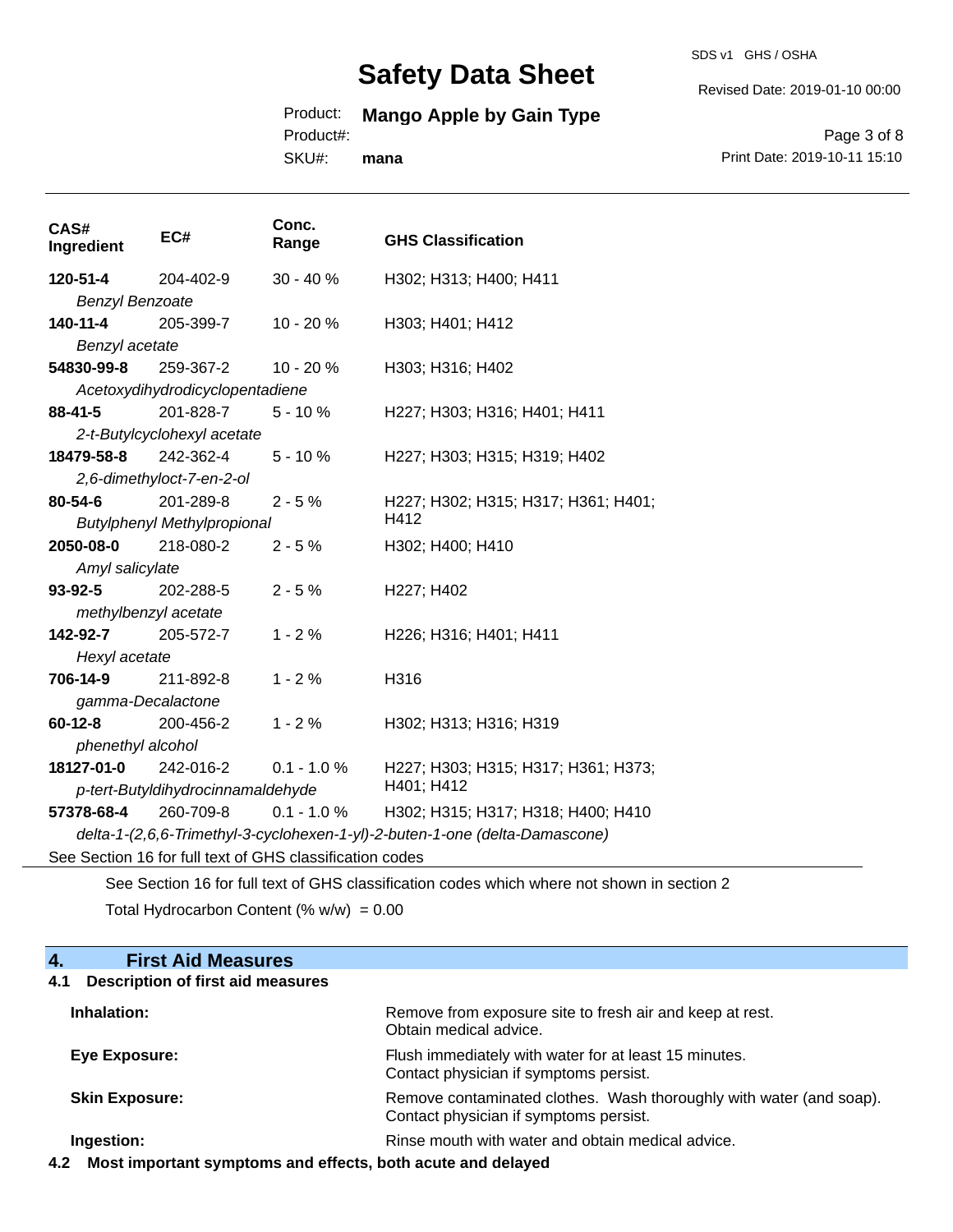SDS v1 GHS / OSHA

Revised Date: 2019-01-10 00:00

Product: **Mango Apple by Gain Type**

Product#:

SKU#: **mana**

Page 4 of 8 Print Date: 2019-10-11 15:10

| <b>Symptoms:</b>                                                                  | no data available                        |  |  |
|-----------------------------------------------------------------------------------|------------------------------------------|--|--|
| Risks:                                                                            | Refer to Section 2.2 "Hazard Statements" |  |  |
| Indication of any immediate medical attention and special treatment needed<br>4.3 |                                          |  |  |
| Treatment:                                                                        | Refer to Section 2.2 "Response"          |  |  |
|                                                                                   |                                          |  |  |
| 5.<br><b>Fire-Fighting measures</b>                                               |                                          |  |  |
| <b>Extinguishing media</b><br>5.1                                                 |                                          |  |  |
| Suitable:                                                                         | Carbon dioxide (CO2), Dry chemical, Foam |  |  |
| Unsuitable<br>Do not use a direct water jet on burning material                   |                                          |  |  |
| Special hazards arising from the substance or mixture<br>5.2                      |                                          |  |  |
| During fire fighting:                                                             | Water may be ineffective                 |  |  |
| <b>Advice for firefighters</b><br>5.3                                             |                                          |  |  |
| <b>Further information:</b>                                                       | Standard procedure for chemical fires    |  |  |
|                                                                                   |                                          |  |  |

#### **6. Accidental Release Measures**

#### **6.1 Personal precautions, protective equipment and emergency procedures**

Avoid inhalation and contact with skin and eyes. A self-contained breathing apparatus is recommended in case of a major spill.

#### **6.2 Environmental precautions**

Keep away from drains, soil, and surface and groundwater.

#### **6.3 Methods and materials for containment and cleaning up**

Clean up spillage promptly. Remove ignition sources. Provide adequate ventilation. Avoid excessive inhalation of vapors. Gross spillages should be contained by use of sand or inert powder and disposed of according to the local regulations.

#### **6.4 Reference to other sections**

Not Applicable

## **7. Handling and Storage**

#### **7.1 Precautions for safe handling**

Apply according to good manufacturing and industrial hygiene practices with proper ventilation. Do not drink, eat or smoke while handling. Respect good personal hygiene.

#### **7.2 Conditions for safe storage, including any incompatibilities**

Store in a cool, dry and ventilated area away from heat sources and protected from light in tightly closed original container. Avoid uncoated metal container. Keep air contact to a minimum.

#### **7.3 Specific end uses**

No information available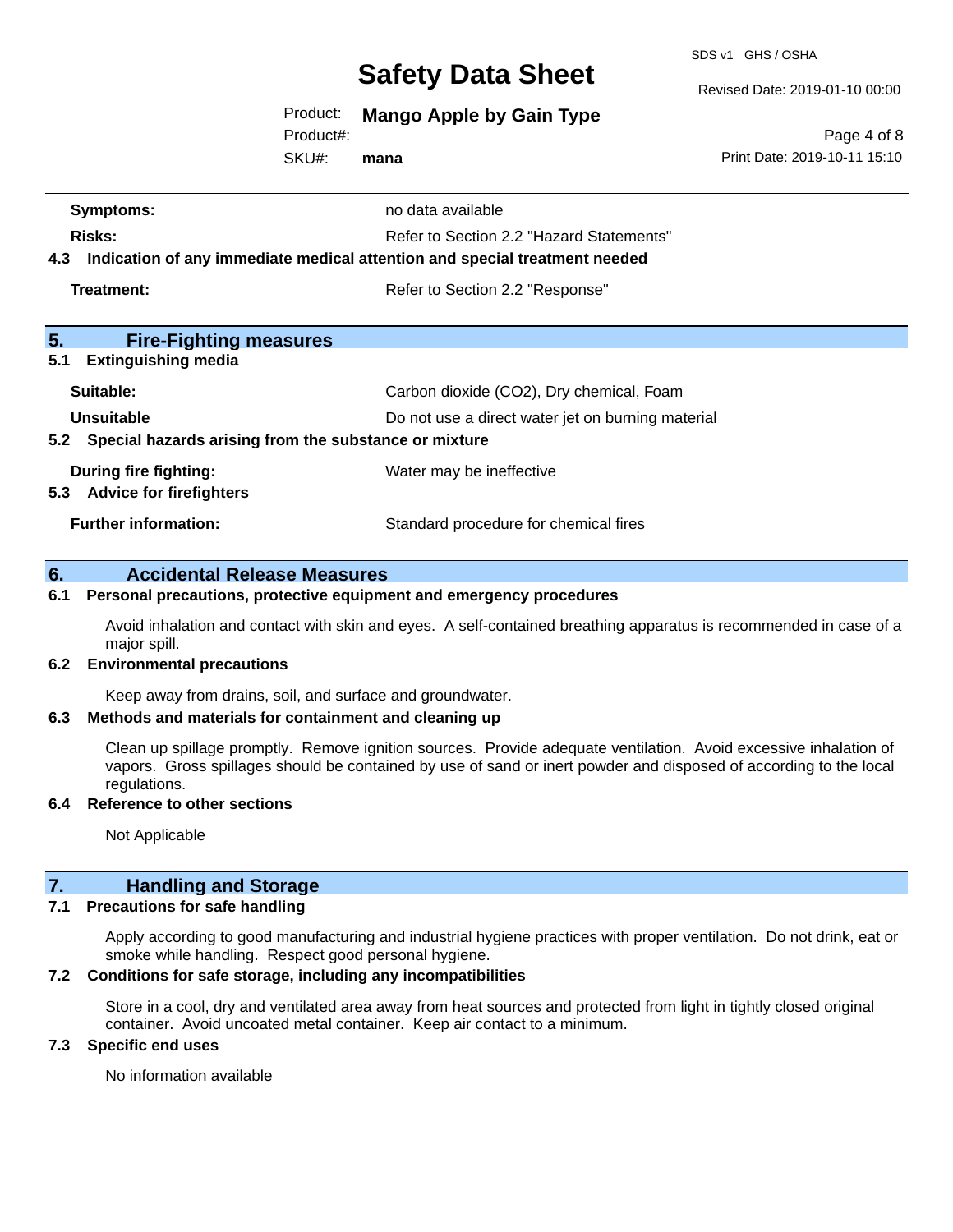SDS v1 GHS / OSHA

Revised Date: 2019-01-10 00:00

Print Date: 2019-10-11 15:10

Page 5 of 8

Product: **Mango Apple by Gain Type**

Product#:

SKU#: **mana**

| 8.                             |                | <b>Exposure Controls/Personal Protection</b>                                                                                             |                         |       |                                 |                         |  |
|--------------------------------|----------------|------------------------------------------------------------------------------------------------------------------------------------------|-------------------------|-------|---------------------------------|-------------------------|--|
| 8.1 Control parameters         |                |                                                                                                                                          |                         |       |                                 |                         |  |
| <b>Exposure Limits:</b>        |                |                                                                                                                                          |                         |       |                                 |                         |  |
| <b>Component</b>               |                |                                                                                                                                          | <b>ACGIH</b><br>TWA ppm | ACGIH | <b>OSHA</b><br>STEL ppm TWA ppm | <b>OSHA</b><br>STEL ppm |  |
| 140-11-4                       | Benzyl acetate |                                                                                                                                          | 10                      |       |                                 |                         |  |
| <b>Engineering Controls:</b>   |                | Use local exhaust as needed.                                                                                                             |                         |       |                                 |                         |  |
|                                |                | 8.2 Exposure controls - Personal protective equipment                                                                                    |                         |       |                                 |                         |  |
| Eye protection:                |                | Tightly sealed goggles, face shield, or safety glasses with brow guards and side shields, etc.<br>as may be appropriate for the exposure |                         |       |                                 |                         |  |
| <b>Respiratory protection:</b> |                | Avoid excessive inhalation of concentrated vapors. Apply local ventilation where appropriate.                                            |                         |       |                                 |                         |  |
| <b>Skin protection:</b>        |                | Avoid Skin contact. Use chemically resistant gloves as needed.                                                                           |                         |       |                                 |                         |  |

## **9. Physical and Chemical Properties**

#### **9.1 Information on basic physical and chemical properties**

| <b>Appearance:</b>           | Liquid                          |
|------------------------------|---------------------------------|
| Odor:                        | Conforms to Standard            |
| Color:                       | Colorless to Yellow Tint (G0/1) |
| <b>Viscosity:</b>            | Liquid                          |
| <b>Freezing Point:</b>       | Not determined                  |
| <b>Boiling Point:</b>        | Not determined                  |
| <b>Melting Point:</b>        | Not determined                  |
| <b>Flashpoint (CCCFP):</b>   | 188 F (86.67 C)                 |
| Auto flammability:           | Not determined                  |
| <b>Explosive Properties:</b> | None Expected                   |
| <b>Oxidizing properties:</b> | None Expected                   |
| Vapor Pressure (mmHg@20 C):  | 0.1213                          |
| %VOC:                        | 0.12                            |
| Specific Gravity @ 25 C:     | 1.0350                          |
| Density @ 25 C:              | 1.0320                          |
| Refractive Index @ 20 C:     | 1.5120                          |
| Soluble in:                  | Oil                             |

## **10. Stability and Reactivity**

| <b>10.1 Reactivity</b>                  | None       |
|-----------------------------------------|------------|
| <b>10.2 Chemical stability</b>          | Stable     |
| 10.3 Possibility of hazardous reactions | None known |
| 10.4 Conditions to avoid                | None known |
|                                         |            |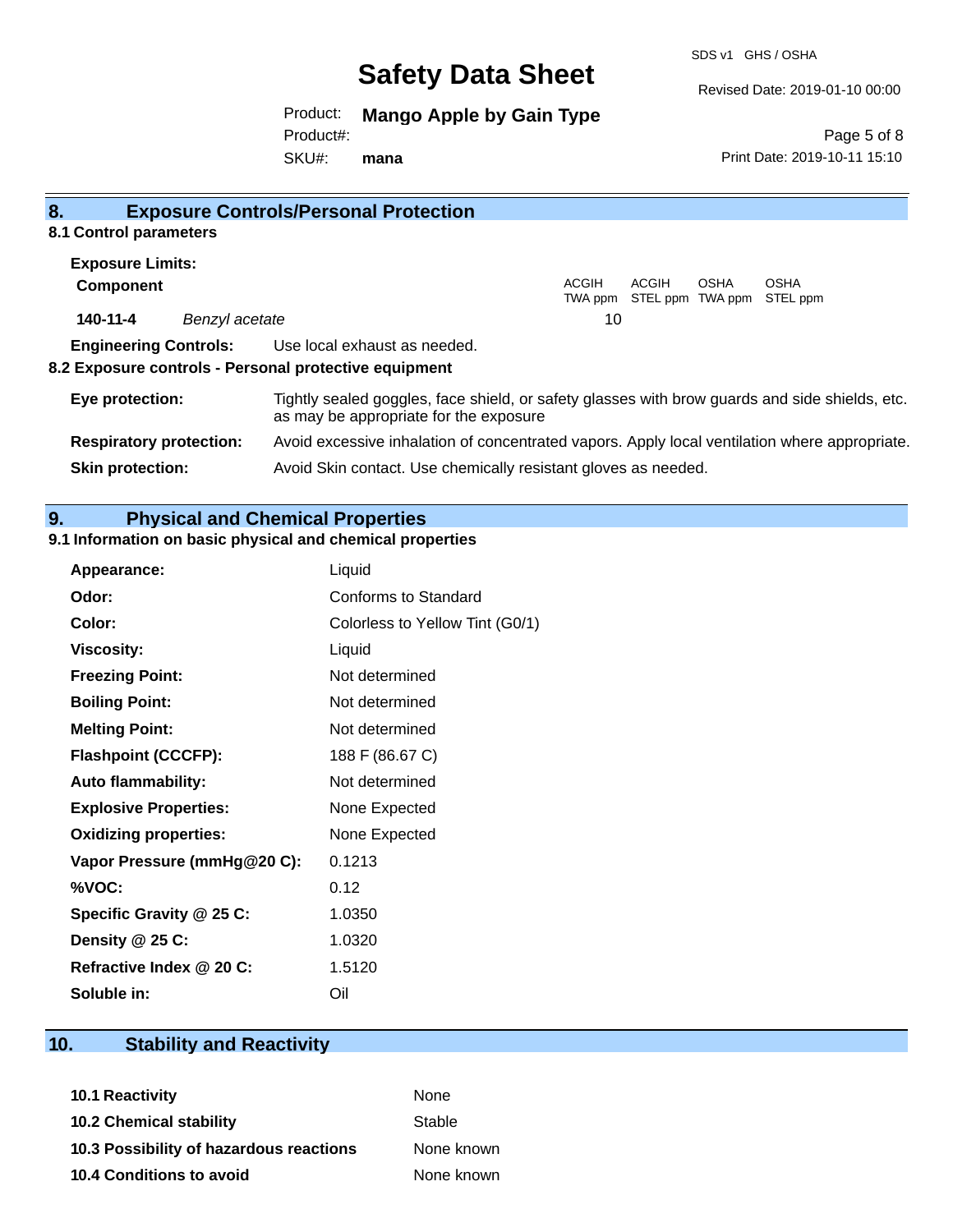SDS v1 GHS / OSHA

Revised Date: 2019-01-10 00:00

Product: **Mango Apple by Gain Type** Product#:

SKU#: **mana**

Page 6 of 8 Print Date: 2019-10-11 15:10

**10.5 Incompatible materials 10.5 Strong oxidizing agents, strong acids, and alkalis 10.6 Hazardous decomposition products** None known

### **11. Toxicological Information**

**11.1 Toxicological Effects**

Acute Toxicity Estimates (ATEs) based on the individual Ingredient Toxicity Data utilizing the "Additivity Formula"

| Acute toxicity - Oral - (Rat) mg/kg                | (LD50: 2088.0503) May be harmful if swallowed            |
|----------------------------------------------------|----------------------------------------------------------|
| Acute toxicity - Dermal - (Rabbit) mg/kg           | Not classified - the classification criteria are not met |
| Acute toxicity - Inhalation - (Rat) mg/L/4hr       | Not classified - the classification criteria are not met |
| <b>Skin corrosion / irritation</b>                 | Not classified - the classification criteria are not met |
| Serious eye damage / irritation                    | Causes serious eye irritation                            |
| <b>Respiratory sensitization</b>                   | Not classified - the classification criteria are not met |
| <b>Skin sensitization</b>                          | May cause an allergic skin reaction                      |
| <b>Germ cell mutagenicity</b>                      | Not classified - the classification criteria are not met |
| Carcinogenicity                                    | Not classified - the classification criteria are not met |
| <b>Reproductive toxicity</b>                       | Suspected of damaging fertility or the unborn child      |
| Specific target organ toxicity - single exposure   | Not classified - the classification criteria are not met |
| Specific target organ toxicity - repeated exposure | Not classified - the classification criteria are not met |
| <b>Aspiration hazard</b>                           | Not classified - the classification criteria are not met |

#### **12. Ecological Information**

**12.1 Toxicity**

| Very Toxic to aquatic life                      |
|-------------------------------------------------|
| Toxic to aquatic life with long lasting effects |
| no data available                               |
| no data available                               |
|                                                 |
| no data available                               |
| no data available                               |
| no data available                               |
| no data available                               |
|                                                 |

#### **13. Disposal Conditions**

#### **13.1 Waste treatment methods**

Do not allow product to reach sewage systems. Dispose of in accordance with all local and national regulations. Send to a licensed waste management company.The product should not be allowed to enter drains, water courses or the soil. Do not contaminate ponds, waterways or ditches with chemical or used container.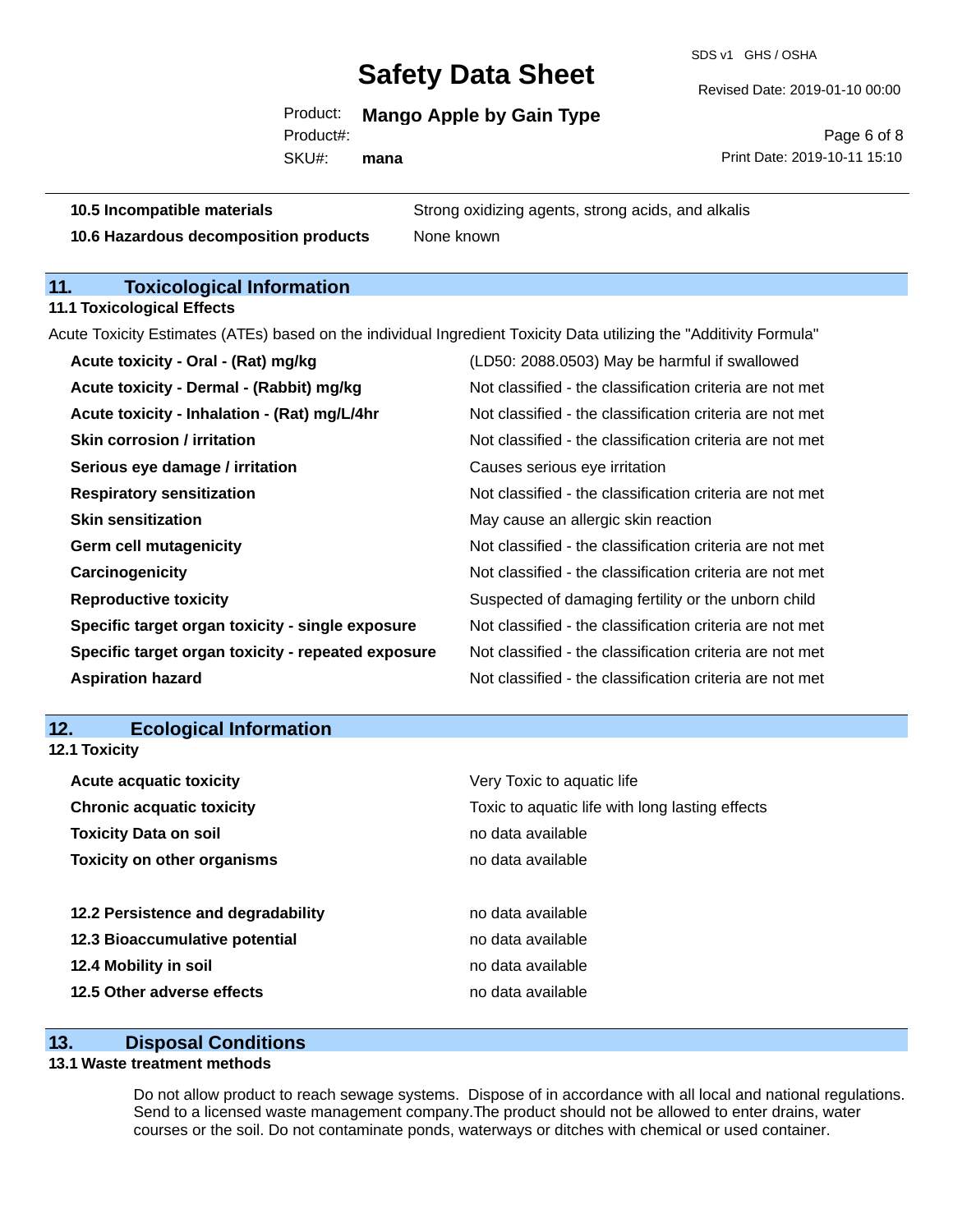SDS v1 GHS / OSHA

Revised Date: 2019-01-10 00:00

Product: **Mango Apple by Gain Type** Product#:

SKU#: **mana**

Page 7 of 8 Print Date: 2019-10-11 15:10

## **14. Transport Information**

| <b>Marine Pollutant</b>                                       | Yes. Ingredient of greatest environmental impact:<br>120-51-4 : (30 - 40 %) : Benzyl Benzoate |              |                                     |                 |               |
|---------------------------------------------------------------|-----------------------------------------------------------------------------------------------|--------------|-------------------------------------|-----------------|---------------|
| <b>Regulator</b>                                              |                                                                                               | <b>Class</b> | <b>Pack Group</b>                   | <b>Sub Risk</b> | UN-nr.        |
| U.S. DOT (Non-Bulk)                                           |                                                                                               |              | Not Regulated - Not Dangerous Goods |                 |               |
| Chemicals NOI                                                 |                                                                                               |              |                                     |                 |               |
| <b>ADR/RID (International Road/Rail)</b>                      |                                                                                               |              |                                     |                 |               |
| <b>Environmentally Hazardous</b><br>Substance, Liquid, n.o.s. |                                                                                               | 9            | Ш                                   |                 | <b>UN3082</b> |
| <b>IATA (Air Cargo)</b>                                       |                                                                                               |              |                                     |                 |               |
| <b>Environmentally Hazardous</b><br>Substance, Liquid, n.o.s. |                                                                                               | 9            | Ш                                   |                 | <b>UN3082</b> |
| IMDG (Sea)                                                    |                                                                                               |              |                                     |                 |               |
| <b>Environmentally Hazardous</b><br>Substance, Liquid, n.o.s. |                                                                                               | 9            | $\mathbf{III}$                      |                 | <b>UN3082</b> |

| 15.<br><b>Regulatory Information</b>      |                                                              |
|-------------------------------------------|--------------------------------------------------------------|
| <b>U.S. Federal Regulations</b>           |                                                              |
| <b>TSCA (Toxic Substance Control Act)</b> | All components of the substance/mixture are listed or exempt |
| 40 CFR(EPCRA, SARA, CERCLA and CAA)       | This product contains NO components of concern.              |
| <b>U.S. State Regulations</b>             |                                                              |
| <b>California Proposition 65 Warning</b>  | No Warning required                                          |
| <b>Canadian Regulations</b>               |                                                              |
| <b>DSL</b>                                | 100.00% of the components are listed or exempt.              |

## **16. Other Information**

#### **GHS H-Statements referred to under section 3 and not listed in section 2**

| H226 : Flammable liquid and vapour                                          | H302 : Harmful if swallowed                                    |
|-----------------------------------------------------------------------------|----------------------------------------------------------------|
| H313: May be harmful in contact with skin                                   | H316 : Causes mild skin irritation                             |
| H317 : May cause an allergic skin reaction                                  | H318 : Causes serious eye damage                               |
| H373 : May cause damage to organs through prolonged or<br>repeated exposure | H401 : Toxic to aquatic life                                   |
| H402 : Harmful to aquatic life                                              | H410 : Very toxic to aquatic life with long lasting<br>effects |
| H412 : Harmful to aquatic life with long lasting effects                    |                                                                |
| <b>Total Fractional Values</b>                                              |                                                                |
| (TFV) Risk                                                                  | (TFV) Risk                                                     |
| (35.47) Aquatic Chronic Toxicity, Category 3                                | (4.81) Sensitization, Skin, Category 1B                        |
| (3.49) Skin Corrosion/Irritation, Category 3                                | (3.45) Aquatic Chronic Toxicity, Category 2                    |
| (2.96) Aquatic Chronic Toxicity, Category 4                                 | (2.39) Acute Toxicity Oral, Category 5                         |

(1.72) Aquatic Acute Toxicity, Category 1 (1.60) Reproductive Toxicology, Category 2